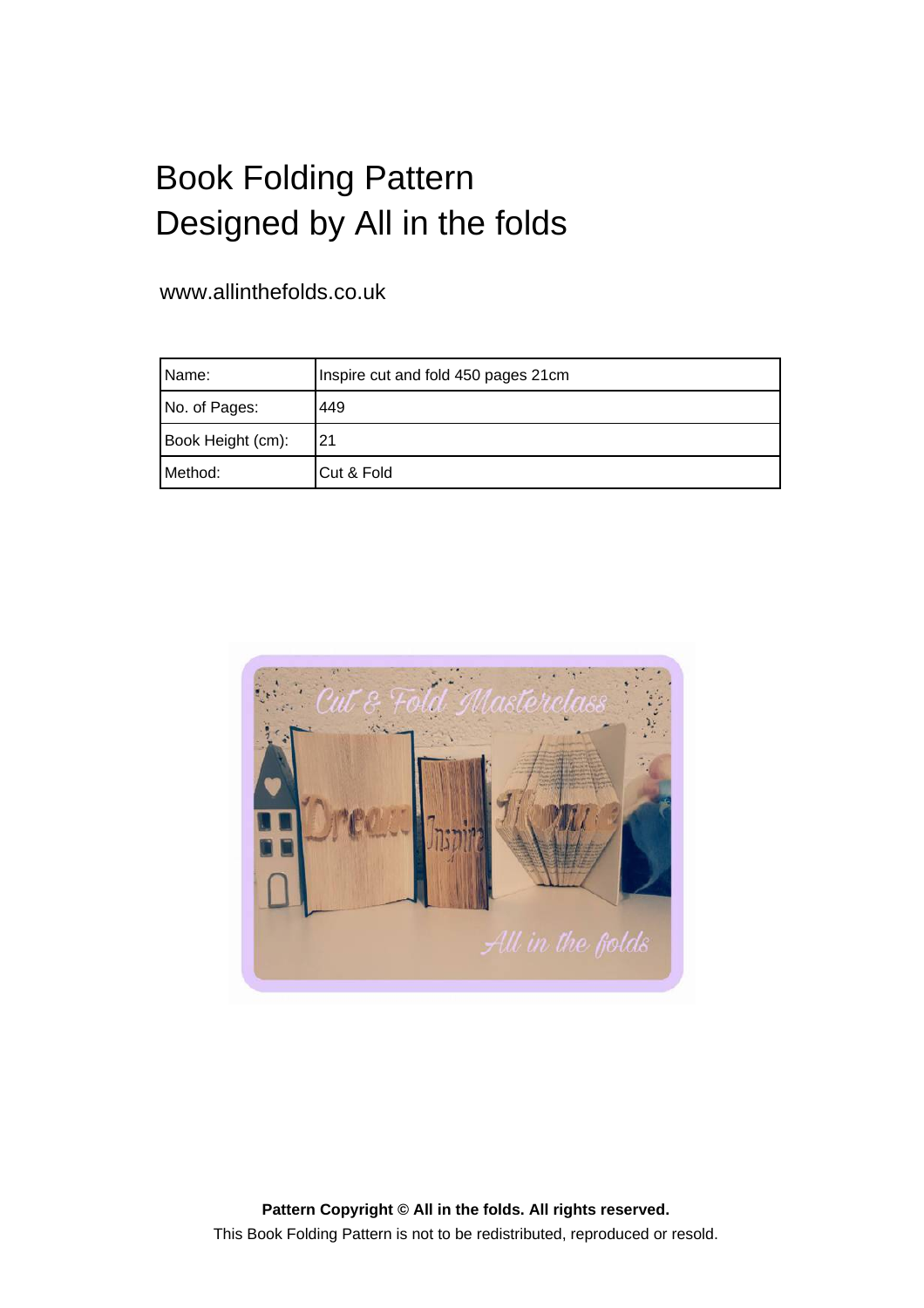| Page<br>No. |       |         |      |      |  | <b>Measure, Mark, Cut &amp; Fold Points</b> |  |  |  |  |
|-------------|-------|---------|------|------|--|---------------------------------------------|--|--|--|--|
| 1           | 11.4  | 11.8    |      |      |  |                                             |  |  |  |  |
| þЗ          | 11.2  | 12.0    |      |      |  |                                             |  |  |  |  |
| 5           | 11.1  | 12.0    |      |      |  |                                             |  |  |  |  |
| 7           | 11.1  | 12.1    |      |      |  |                                             |  |  |  |  |
| 9           | 11.0  | 12.1    |      |      |  |                                             |  |  |  |  |
| 11          | 11.0  | 12.1    |      |      |  |                                             |  |  |  |  |
| 13          | 11.0  | 12.1    |      |      |  |                                             |  |  |  |  |
| 15          | 11.0  | 11.3    | 11.8 | 12.1 |  |                                             |  |  |  |  |
| 17          | 11.0  | 11.2    | 11.8 | 12.1 |  |                                             |  |  |  |  |
| 19          | 8.4   | 8.6     | 11.8 | 12.1 |  |                                             |  |  |  |  |
| 21          | 8.1   | 8.8     | 11.8 | 12.1 |  |                                             |  |  |  |  |
| 23          | 7.9   | 8.8     | 11.7 | 12.1 |  |                                             |  |  |  |  |
| 25          | 7.8   | 8.8     | 11.5 | 12.1 |  |                                             |  |  |  |  |
| 27          | 7.8   | $8.8\,$ | 11.4 | 12.1 |  |                                             |  |  |  |  |
| 29          | 7.7   | 8.8     | 11.2 | 12.0 |  |                                             |  |  |  |  |
| 31          | 7.7   | 8.8     | 11.0 | 12.0 |  |                                             |  |  |  |  |
| 33          | 7.6   | 8.8     | 10.8 | 12.0 |  |                                             |  |  |  |  |
| 35          | $7.6$ | 8.3     | 10.4 | 11.9 |  |                                             |  |  |  |  |
| 37          | 7.5   | 8.2     | 10.0 | 11.8 |  |                                             |  |  |  |  |
| 39          | 7.5   | 8.1     | 9.8  | 11.8 |  |                                             |  |  |  |  |
| 41          | 7.5   | 8.0     | 9.4  | 11.8 |  |                                             |  |  |  |  |
| 43          | 7.4   | $7.9$   | 9.1  | 11.7 |  |                                             |  |  |  |  |
| 45          | $7.4$ | 7.8     | 8.8  | 11.6 |  |                                             |  |  |  |  |
| 47          | 7.4   | 7.8     | 8.6  | 11.4 |  |                                             |  |  |  |  |
| 49          | 7.4   | $7.8\,$ | 8.3  | 11.3 |  |                                             |  |  |  |  |
| 51          | $7.4$ | 7.7     | 8.1  | 11.1 |  |                                             |  |  |  |  |
| 53          | 7.3   | 7.7     | 7.9  | 10.9 |  |                                             |  |  |  |  |
| 55          | 7.3   | 7.7     | 7.8  | 10.7 |  |                                             |  |  |  |  |
| 57          | 7.3   | 10.4    |      |      |  |                                             |  |  |  |  |
| 59          | 7.3   | 10.2    |      |      |  |                                             |  |  |  |  |
| 61          | $7.3$ | 9.8     |      |      |  |                                             |  |  |  |  |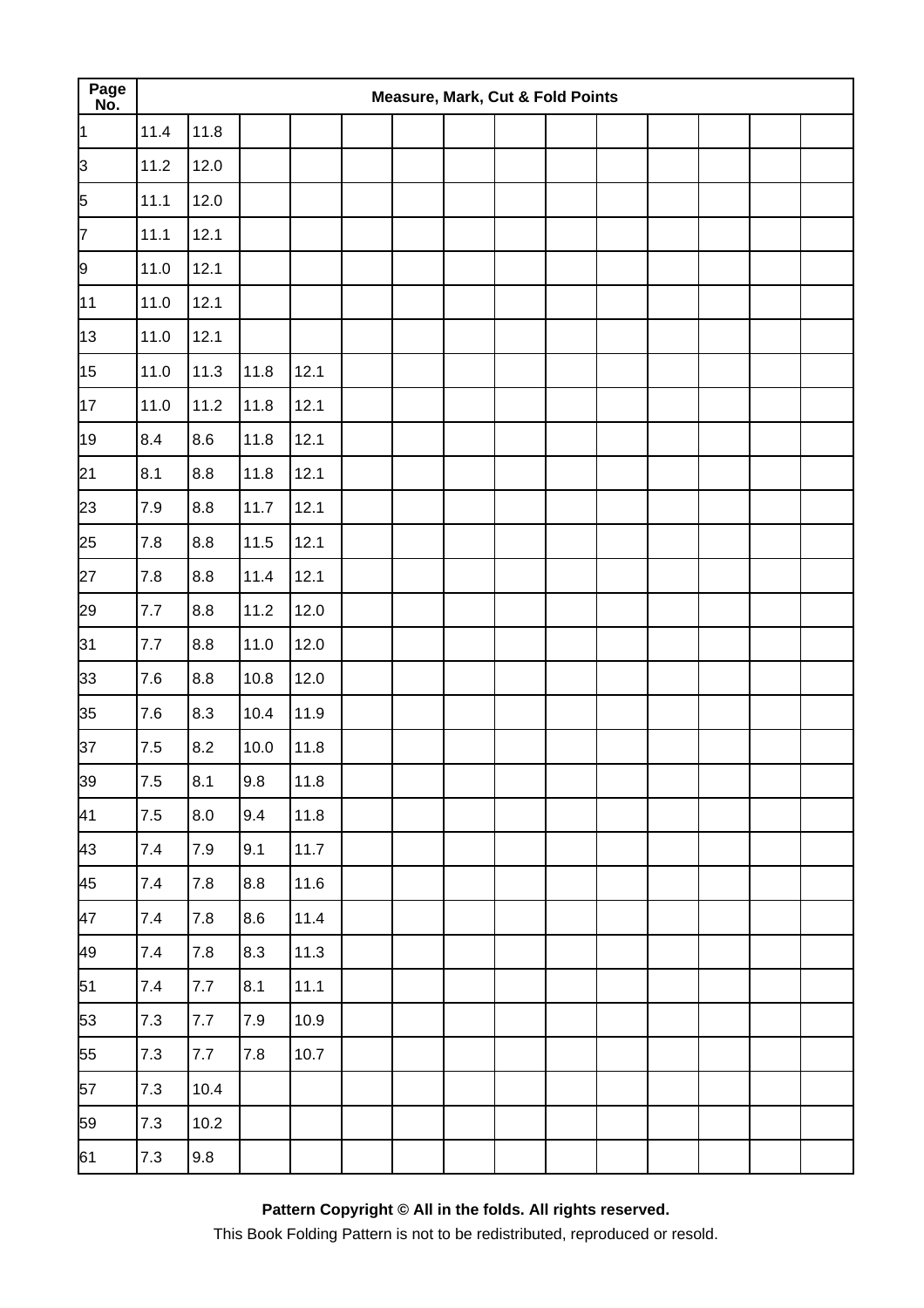| Page<br>No. |     |         |      |      |     | Measure, Mark, Cut & Fold Points |  |  |  |  |
|-------------|-----|---------|------|------|-----|----------------------------------|--|--|--|--|
| 63          | 7.3 | 9.5     | 11.6 | 12.1 |     |                                  |  |  |  |  |
| 65          | 7.3 | 9.1     | 11.3 | 12.1 |     |                                  |  |  |  |  |
| 67          | 7.3 | 8.8     | 11.0 | 12.1 |     |                                  |  |  |  |  |
| 69          | 7.3 | 8.5     | 10.7 | 12.1 |     |                                  |  |  |  |  |
| 71          | 7.3 | 8.3     | 10.4 | 12.1 |     |                                  |  |  |  |  |
| 73          | 7.3 | 8.1     | 10.2 | 12.1 |     |                                  |  |  |  |  |
| 75          | 7.3 | 7.9     | 9.1  | 9.3  | 9.8 | 12.1                             |  |  |  |  |
| 77          | 7.3 | $7.8$   | 9.1  | 9.3  | 9.6 | 12.1                             |  |  |  |  |
| 79          | 7.3 | $7.7\,$ | 9.0  | 12.1 |     |                                  |  |  |  |  |
| 81          | 7.3 | $7.6\,$ | 9.0  | 12.1 |     |                                  |  |  |  |  |
| 83          | 9.0 | 12.0    |      |      |     |                                  |  |  |  |  |
| 85          | 9.0 | 11.8    |      |      |     |                                  |  |  |  |  |
| 87          | 9.0 | 11.5    |      |      |     |                                  |  |  |  |  |
| 89          | 9.0 | 11.2    |      |      |     |                                  |  |  |  |  |
| 91          | 9.0 | 10.9    |      |      |     |                                  |  |  |  |  |
| 93          | 9.0 | 10.6    |      |      |     |                                  |  |  |  |  |
| 95          | 9.0 | 10.3    |      |      |     |                                  |  |  |  |  |
| 97          | 9.1 | 10.1    |      |      |     |                                  |  |  |  |  |
| 99          | 9.1 | 9.8     |      |      |     |                                  |  |  |  |  |
| 101         | 9.2 | 9.7     |      |      |     |                                  |  |  |  |  |
| 103         | 9.1 | 9.5     |      |      |     |                                  |  |  |  |  |
| 105         | 9.1 | 9.5     | 11.4 | 11.9 |     |                                  |  |  |  |  |
| 107         | 9.0 | 9.4     | 11.1 | 12.0 |     |                                  |  |  |  |  |
| 109         | 9.0 | 9.4     | 10.8 | 12.0 |     |                                  |  |  |  |  |
| 111         | 9.0 | 9.4     | 10.5 | 12.1 |     |                                  |  |  |  |  |
| 113         | 9.0 | 9.5     | 10.2 | 12.1 |     |                                  |  |  |  |  |
| 115         | 9.0 | 12.1    |      |      |     |                                  |  |  |  |  |
| 117         | 9.0 | 12.1    |      |      |     |                                  |  |  |  |  |
| 119         | 9.0 | 12.1    |      |      |     |                                  |  |  |  |  |
| 121         | 9.0 | 12.1    |      |      |     |                                  |  |  |  |  |
| 123         | 9.0 | 12.1    |      |      |     |                                  |  |  |  |  |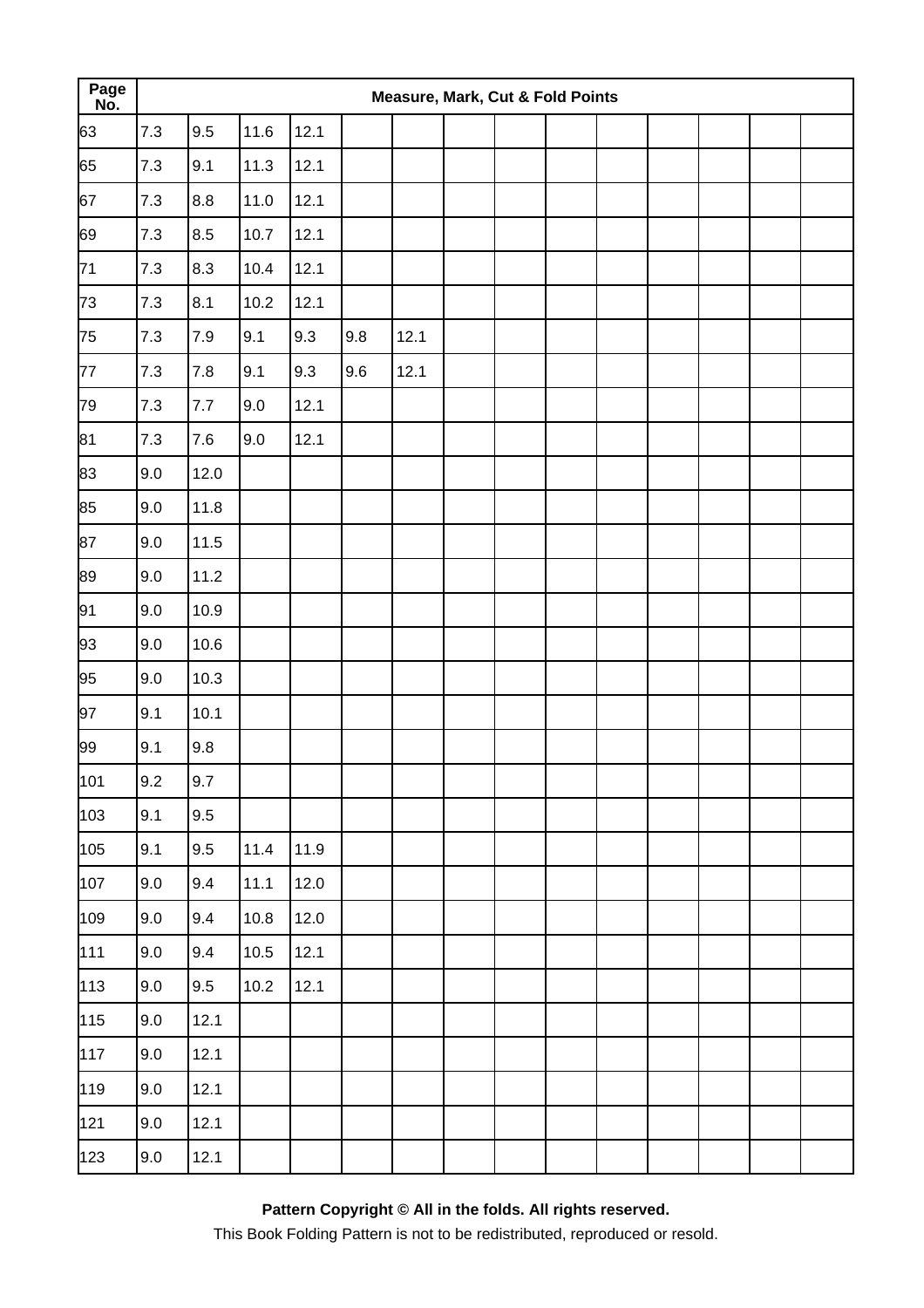| Page<br>No. |      |      |      |      |      | <b>Measure, Mark, Cut &amp; Fold Points</b> |  |  |  |  |
|-------------|------|------|------|------|------|---------------------------------------------|--|--|--|--|
| 125         | 9.0  | 12.1 |      |      |      |                                             |  |  |  |  |
| 127         | 9.1  | 12.1 |      |      |      |                                             |  |  |  |  |
| 129         | 9.1  | 11.5 | 11.8 | 12.1 |      |                                             |  |  |  |  |
| 131         | 9.2  | 11.3 | 11.8 | 12.0 |      |                                             |  |  |  |  |
| 133         | 9.2  | 10.9 |      |      |      |                                             |  |  |  |  |
| 135         | 9.3  | 10.6 |      |      |      |                                             |  |  |  |  |
| 137         | 9.4  | 10.3 | 11.4 | 11.8 |      |                                             |  |  |  |  |
| 139         | 11.3 | 11.8 |      |      |      |                                             |  |  |  |  |
| 141         | 11.4 | 11.9 |      |      |      |                                             |  |  |  |  |
| 143         | 11.5 | 11.9 |      |      |      |                                             |  |  |  |  |
| 145         | 11.5 | 12.0 |      |      |      |                                             |  |  |  |  |
| 147         | 11.6 | 12.0 |      |      |      |                                             |  |  |  |  |
| 149         | 11.6 | 12.0 |      |      |      |                                             |  |  |  |  |
| 151         | 9.7  | 10.3 | 11.6 | 12.1 |      |                                             |  |  |  |  |
| 153         | 9.5  | 10.5 | 11.6 | 12.1 |      |                                             |  |  |  |  |
| 155         | 9.4  | 10.6 | 11.6 | 12.1 |      |                                             |  |  |  |  |
| 157         | 9.3  | 10.7 | 11.6 | 12.1 |      |                                             |  |  |  |  |
| 159         | 9.3  | 10.8 | 11.5 | 12.1 |      |                                             |  |  |  |  |
| 161         | 9.2  | 10.9 | 11.4 | 12.1 |      |                                             |  |  |  |  |
| 163         | 9.1  | 11.1 | 11.3 | 12.1 |      |                                             |  |  |  |  |
| 165         | 9.1  | 12.1 |      |      |      |                                             |  |  |  |  |
| 167         | 9.1  | 12.1 |      |      |      |                                             |  |  |  |  |
| 169         | 9.0  | 12.1 |      |      |      |                                             |  |  |  |  |
| 171         | 9.0  | 12.1 |      |      |      |                                             |  |  |  |  |
| 173         | 9.0  | 12.0 |      |      |      |                                             |  |  |  |  |
| 175         | 9.0  | 9.9  | 10.3 | 12.0 | 13.4 | 13.6                                        |  |  |  |  |
| 177         | 9.0  | 9.8  | 10.4 | 12.0 | 13.3 | 13.6                                        |  |  |  |  |
| 179         | 9.0  | 9.7  | 10.5 | 11.9 | 13.3 | 13.7                                        |  |  |  |  |
| 181         | 9.0  | 9.7  | 10.6 | 11.9 | 13.3 | 13.7                                        |  |  |  |  |
| 183         | 9.0  | 9.6  | 10.8 | 11.8 | 13.2 | 13.7                                        |  |  |  |  |
| 185         | 9.1  | 9.6  | 10.8 | 11.7 | 12.8 | 13.7                                        |  |  |  |  |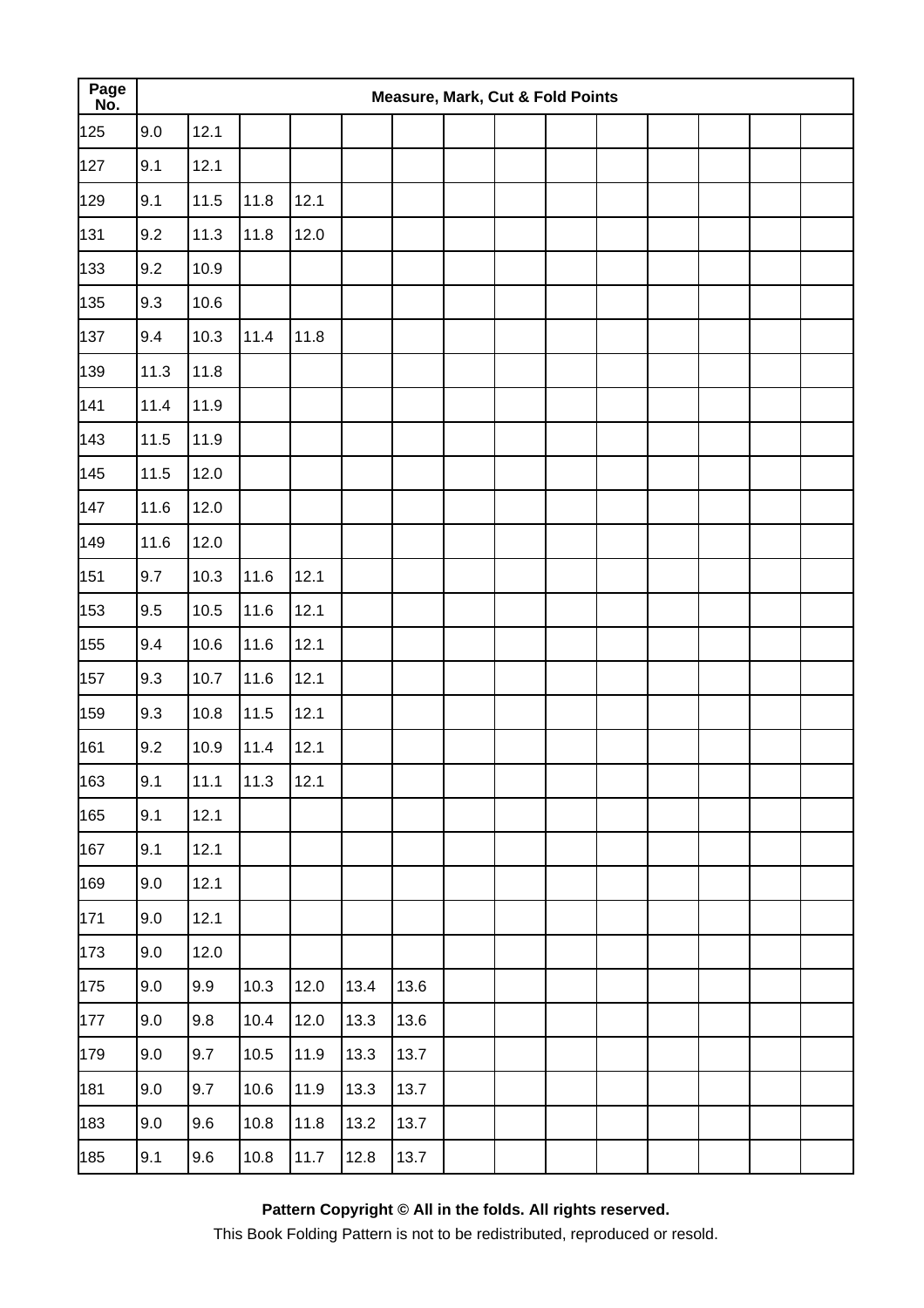| Page<br>No. |         |      |      |      |      | Measure, Mark, Cut & Fold Points |  |  |  |  |
|-------------|---------|------|------|------|------|----------------------------------|--|--|--|--|
| 187         | 9.1     | 9.6  | 11.0 | 11.5 | 12.6 | 13.7                             |  |  |  |  |
| 189         | 9.2     | 9.6  | 12.3 | 13.7 |      |                                  |  |  |  |  |
| 191         | 9.2     | 9.6  | 12.0 | 13.6 |      |                                  |  |  |  |  |
| 193         | 9.3     | 9.6  | 11.8 | 13.6 |      |                                  |  |  |  |  |
| 195         | 11.5    | 13.6 |      |      |      |                                  |  |  |  |  |
| 197         | 11.2    | 13.5 |      |      |      |                                  |  |  |  |  |
| 199         | 10.9    | 13.5 |      |      |      |                                  |  |  |  |  |
| 201         | 10.6    | 13.4 |      |      |      |                                  |  |  |  |  |
| 203         | 10.3    | 13.3 |      |      |      |                                  |  |  |  |  |
| 205         | 9.2     | 9.3  | 10.1 | 13.2 |      |                                  |  |  |  |  |
| 207         | 9.1     | 9.3  | 9.8  | 13.0 |      |                                  |  |  |  |  |
| 209         | 9.0     | 9.3  | 9.5  | 12.8 |      |                                  |  |  |  |  |
| 211         | 9.0     | 12.4 |      |      |      |                                  |  |  |  |  |
| 213         | 9.0     | 12.2 |      |      |      |                                  |  |  |  |  |
| 215         | 9.0     | 12.0 |      |      |      |                                  |  |  |  |  |
| 217         | 9.0     | 12.0 |      |      |      |                                  |  |  |  |  |
| 219         | 9.0     | 11.3 | 11.6 | 12.0 |      |                                  |  |  |  |  |
| 221         | 9.0     | 11.1 | 11.6 | 12.1 |      |                                  |  |  |  |  |
| 223         | 9.0     | 10.8 | 11.6 | 12.1 |      |                                  |  |  |  |  |
| 225         | $9.0\,$ | 10.5 | 11.6 | 12.1 |      |                                  |  |  |  |  |
| 227         | 9.0     | 10.2 | 11.5 | 12.1 |      |                                  |  |  |  |  |
| 229         | 9.1     | 9.9  | 11.4 | 12.1 |      |                                  |  |  |  |  |
| 231         | 9.1     | 9.8  | 11.4 | 12.1 |      |                                  |  |  |  |  |
| 233         | 9.2     | 9.7  | 11.3 | 12.0 |      |                                  |  |  |  |  |
| 235         | 9.2     | 9.6  | 11.2 | 12.0 |      |                                  |  |  |  |  |
| 237         | 9.2     | 9.6  | 11.1 | 12.0 |      |                                  |  |  |  |  |
| 239         | 9.1     | 9.6  | 10.9 | 12.0 |      |                                  |  |  |  |  |
| 241         | 9.1     | 9.6  | 10.8 | 11.9 |      |                                  |  |  |  |  |
| 243         | 9.1     | 9.6  | 10.6 | 11.9 |      |                                  |  |  |  |  |
| 245         | 9.1     | 9.7  | 10.4 | 11.9 |      |                                  |  |  |  |  |
| 247         | 9.0     | 9.8  | 10.1 | 11.8 |      |                                  |  |  |  |  |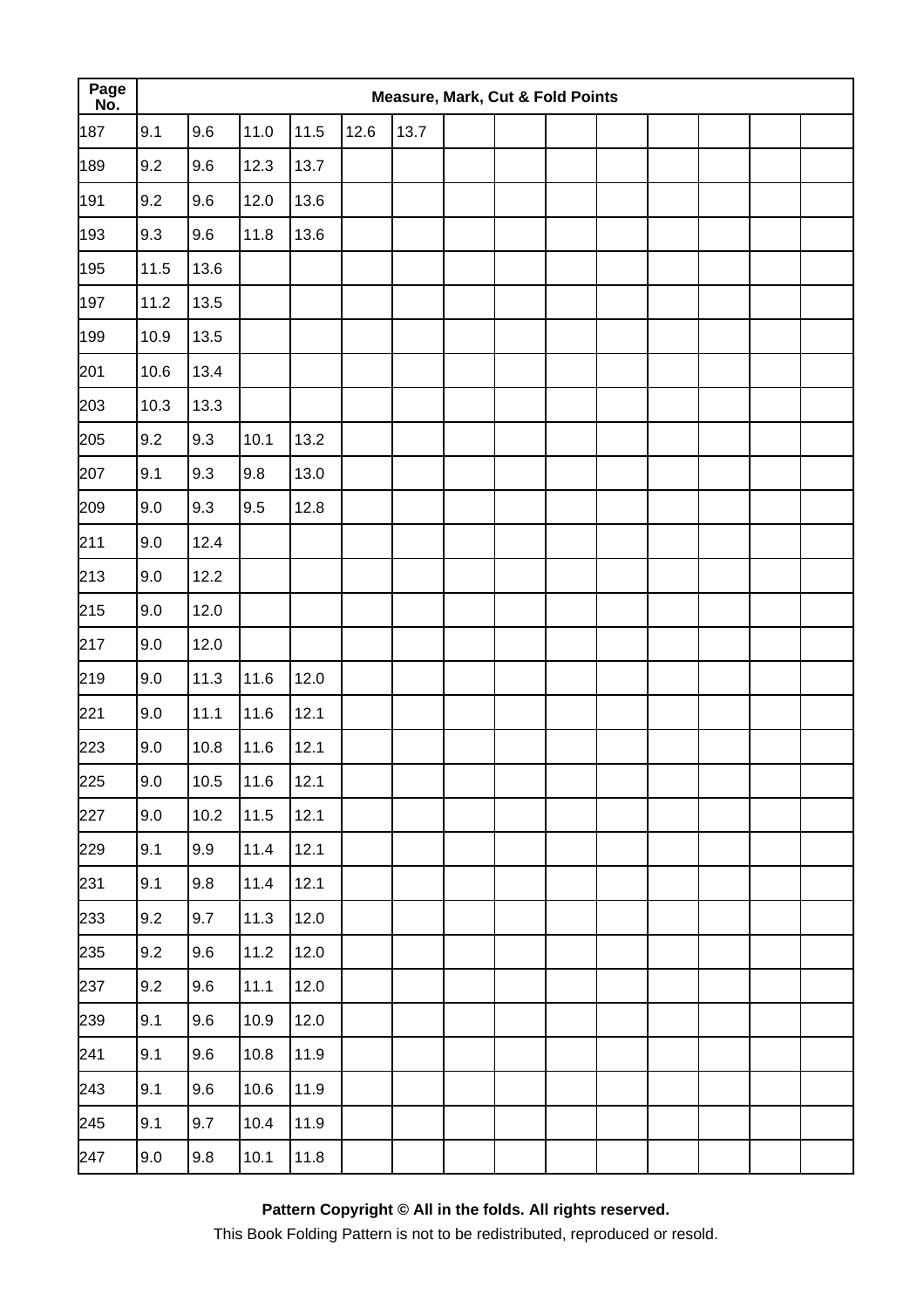| Page<br>No. |         |      |      |      |      | <b>Measure, Mark, Cut &amp; Fold Points</b> |  |  |  |  |
|-------------|---------|------|------|------|------|---------------------------------------------|--|--|--|--|
| 249         | 9.0     | 11.8 |      |      |      |                                             |  |  |  |  |
| 251         | 9.0     | 11.8 |      |      |      |                                             |  |  |  |  |
| 253         | 9.0     | 11.7 |      |      |      |                                             |  |  |  |  |
| 255         | 9.0     | 11.6 |      |      |      |                                             |  |  |  |  |
| 257         | 9.0     | 11.5 |      |      |      |                                             |  |  |  |  |
| 259         | 9.0     | 11.4 |      |      |      |                                             |  |  |  |  |
| 261         | 9.1     | 11.3 |      |      |      |                                             |  |  |  |  |
| 263         | 9.1     | 11.3 |      |      |      |                                             |  |  |  |  |
| 265         | 9.1     | 11.1 |      |      |      |                                             |  |  |  |  |
| 267         | 9.2     | 10.9 |      |      |      |                                             |  |  |  |  |
| 269         | 9.3     | 10.8 |      |      |      |                                             |  |  |  |  |
| 271         | 9.3     | 10.6 |      |      |      |                                             |  |  |  |  |
| 273         | 9.6     | 10.3 | 11.3 | 11.8 |      |                                             |  |  |  |  |
| 275         | 11.0    | 11.9 |      |      |      |                                             |  |  |  |  |
| 277         | 10.8    | 12.0 |      |      |      |                                             |  |  |  |  |
| 279         | 10.4    | 12.1 |      |      |      |                                             |  |  |  |  |
| 281         | 9.1     | 9.3  | 10.1 | 12.1 |      |                                             |  |  |  |  |
| 283         | 9.0     | 9.3  | 9.8  | 12.1 |      |                                             |  |  |  |  |
| 285         | 9.0     | 9.4  | 9.5  | 12.1 |      |                                             |  |  |  |  |
| 287         | 9.0     | 12.1 |      |      |      |                                             |  |  |  |  |
| 289         | 8.3     | 8.5  | 9.0  | 12.1 |      |                                             |  |  |  |  |
| 291         | 8.0     | 8.6  | 9.0  | 12.1 |      |                                             |  |  |  |  |
| 293         | $7.9$   | 8.7  | 9.0  | 12.1 |      |                                             |  |  |  |  |
| 295         | $7.8\,$ | 8.7  | 9.0  | 12.1 |      |                                             |  |  |  |  |
| 297         | $7.8\,$ | 8.7  | 9.0  | 11.4 | 11.8 | 12.1                                        |  |  |  |  |
| 299         | 7.8     | 8.7  | 9.0  | 11.2 | 11.8 | 12.1                                        |  |  |  |  |
| 301         | 7.8     | 8.7  | 9.0  | 10.8 | 11.8 | 12.0                                        |  |  |  |  |
| 303         | 7.8     | 8.7  | 9.1  | 10.6 |      |                                             |  |  |  |  |
| 305         | $7.8\,$ | 8.7  | 9.2  | 10.3 |      |                                             |  |  |  |  |
| 307         | $7.8\,$ | 8.7  | 9.3  | 9.9  |      |                                             |  |  |  |  |
| 309         | $7.9$   | 8.6  |      |      |      |                                             |  |  |  |  |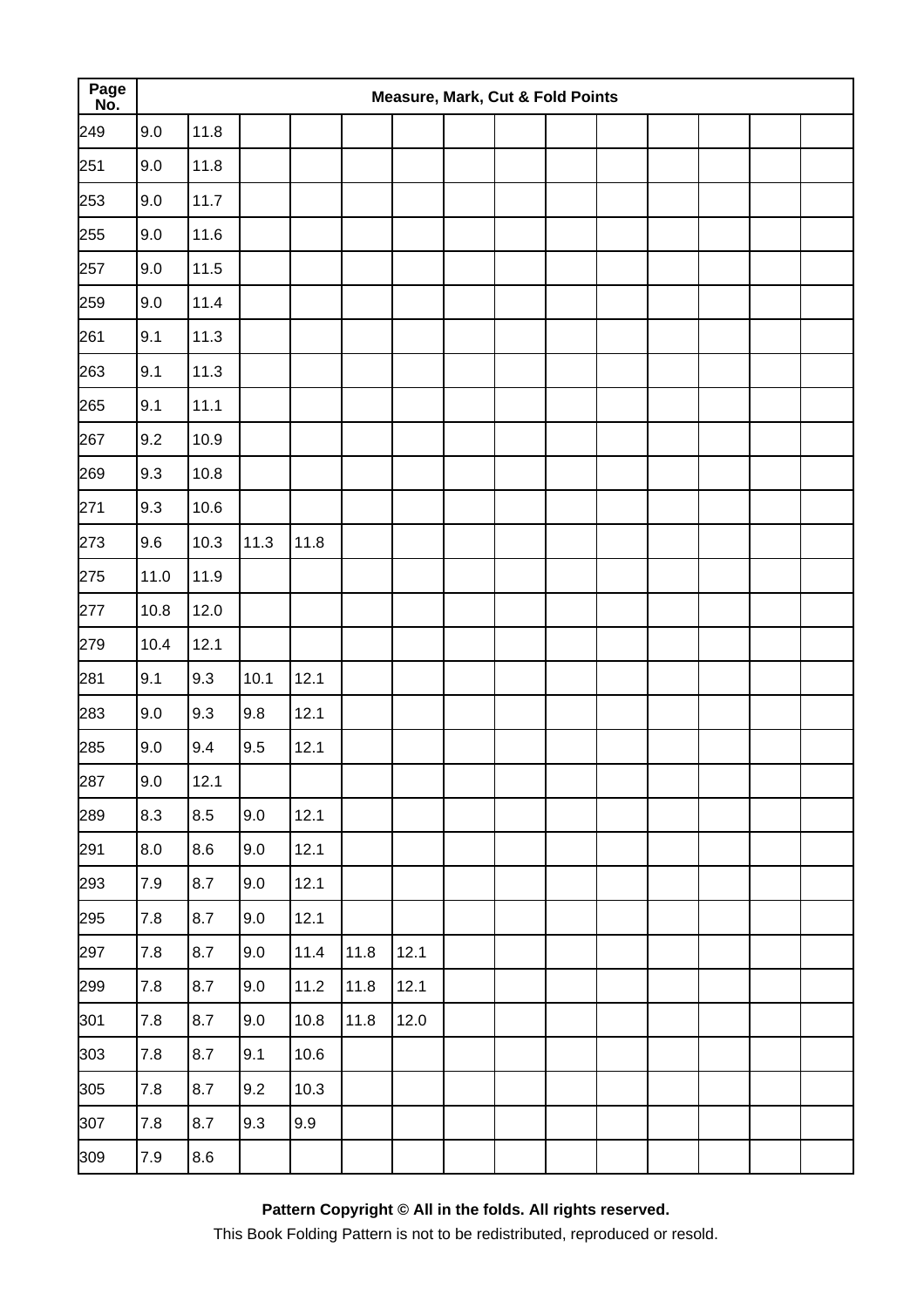| Page<br>No. |           |      |      |          |  | Measure, Mark, Cut & Fold Points |  |  |  |  |
|-------------|-----------|------|------|----------|--|----------------------------------|--|--|--|--|
| 311         | 8.0       | 8.5  |      |          |  |                                  |  |  |  |  |
| 313         | 8.2       | 8.3  | 11.8 | 12.1     |  |                                  |  |  |  |  |
| 315         | 11.5      | 12.1 |      |          |  |                                  |  |  |  |  |
| 317         | 11.2      | 12.2 |      |          |  |                                  |  |  |  |  |
| 319         | 10.9      | 12.2 |      |          |  |                                  |  |  |  |  |
| 321         | 10.6      | 12.1 |      |          |  |                                  |  |  |  |  |
| 323         | 10.3      | 12.1 |      |          |  |                                  |  |  |  |  |
| 325         | 9.2       | 9.3  | 9.9  | 12.1     |  |                                  |  |  |  |  |
| 327         | 9.1       | 12.1 |      |          |  |                                  |  |  |  |  |
| 329         | 9.1       | 12.1 |      |          |  |                                  |  |  |  |  |
| 331         | 9.1       | 12.0 |      |          |  |                                  |  |  |  |  |
| 333         | 9.0       | 11.9 |      |          |  |                                  |  |  |  |  |
| 335         | 9.0       | 11.8 |      |          |  |                                  |  |  |  |  |
| 337         | 9.0       | 11.8 |      |          |  |                                  |  |  |  |  |
| 339         | 9.1       | 11.5 |      |          |  |                                  |  |  |  |  |
| 341         | 9.1       | 11.2 |      |          |  |                                  |  |  |  |  |
| 343         | 9.1       | 10.8 |      |          |  |                                  |  |  |  |  |
| 345         | 9.2       | 10.6 |      |          |  |                                  |  |  |  |  |
| 347         | 9.2       | 10.3 |      |          |  |                                  |  |  |  |  |
| 349         | 9.3       | 10.0 |      |          |  |                                  |  |  |  |  |
| 351         | 9.2       | 9.8  |      |          |  |                                  |  |  |  |  |
| 353         | 9.1       | 9.6  |      |          |  |                                  |  |  |  |  |
| 355         | $9.0\,$   | 9.5  |      |          |  |                                  |  |  |  |  |
| 357         | 9.0       | 9.4  |      |          |  |                                  |  |  |  |  |
| 359         | 9.0       | 9.3  | 9.9  | $10.0\,$ |  |                                  |  |  |  |  |
| 361         | 8.9       | 9.3  | 9.8  | 10.1     |  |                                  |  |  |  |  |
| 363         | 8.9       | 9.3  | 9.8  | 10.2     |  |                                  |  |  |  |  |
| 365         | 8.9       | 9.3  | 9.7  | 10.2     |  |                                  |  |  |  |  |
| 367         | 8.9       | 10.2 |      |          |  |                                  |  |  |  |  |
| 369         | $\bf 8.9$ | 10.2 |      |          |  |                                  |  |  |  |  |
| 371         | $8.9\,$   | 10.2 |      |          |  |                                  |  |  |  |  |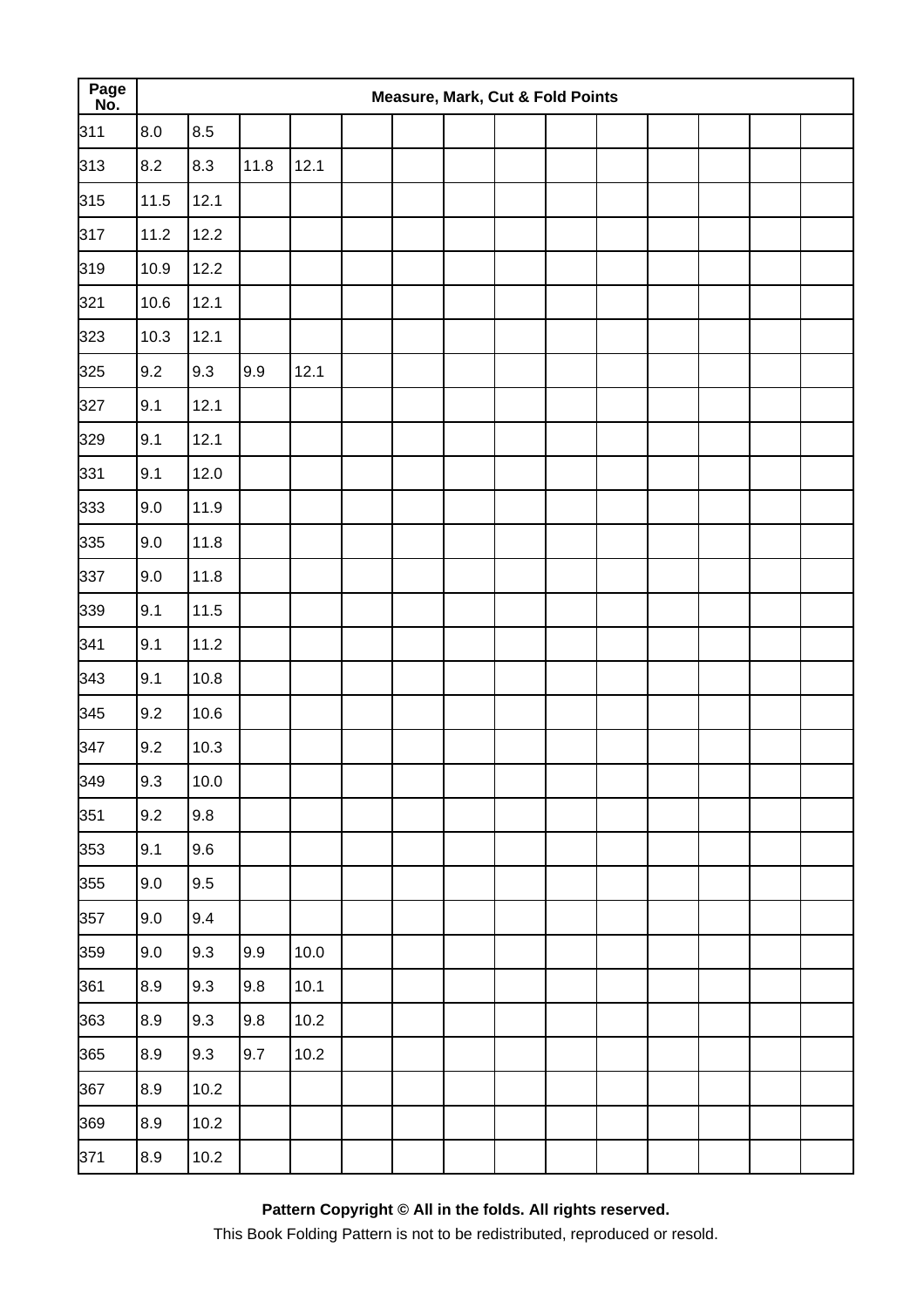| Page<br>No. |         |          |      |      |      |        | <b>Measure, Mark, Cut &amp; Fold Points</b> |  |  |  |  |
|-------------|---------|----------|------|------|------|--------|---------------------------------------------|--|--|--|--|
| 373         | 8.9     | 10.2     |      |      |      |        |                                             |  |  |  |  |
| 375         | 8.9     | 10.1     |      |      |      |        |                                             |  |  |  |  |
| 377         | 9.0     | 10.1     |      |      |      |        |                                             |  |  |  |  |
| 379         | 9.0     | 10.0     |      |      |      |        |                                             |  |  |  |  |
| 381         | 9.1     | 9.9      |      |      |      |        |                                             |  |  |  |  |
| 383         | 9.3     | 9.8      | 11.0 | 11.4 |      |        |                                             |  |  |  |  |
| 385         | 10.6    | 11.8     |      |      |      |        |                                             |  |  |  |  |
| 387         | 10.3    | 11.8     |      |      |      |        |                                             |  |  |  |  |
| 389         | 10.2    | 11.9     |      |      |      |        |                                             |  |  |  |  |
| 391         | 10.0    | 12.0     |      |      |      |        |                                             |  |  |  |  |
| 393         | 9.9     | 12.0     |      |      |      |        |                                             |  |  |  |  |
| 395         | 9.8     | 12.1     |      |      |      |        |                                             |  |  |  |  |
| 397         | 9.7     | 12.1     |      |      |      |        |                                             |  |  |  |  |
| 399         | 9.6     | 12.1     |      |      |      |        |                                             |  |  |  |  |
| 401         | 9.5     | 12.1     |      |      |      |        |                                             |  |  |  |  |
| 403         | 9.4     | 12.2     |      |      |      |        |                                             |  |  |  |  |
| 405         | 9.3     | 12.2     |      |      |      |        |                                             |  |  |  |  |
| 407         | 9.3     | 12.2     |      |      |      |        |                                             |  |  |  |  |
| 409         | 9.3     | 12.2     |      |      |      |        |                                             |  |  |  |  |
| 411         | 9.2     | 12.2     |      |      |      |        |                                             |  |  |  |  |
| 413         | 9.2     | 10.8     | 11.5 | 12.2 |      |        |                                             |  |  |  |  |
| 415         | 9.1     | 10.6     | 11.6 | 12.2 |      |        |                                             |  |  |  |  |
| 417         | 9.1     | 10.5     | 11.7 | 12.2 |      |        |                                             |  |  |  |  |
| 419         | 9.1     | $10.5\,$ | 11.7 | 12.2 |      |        |                                             |  |  |  |  |
| 421         | 9.0     | 10.1     | 10.3 | 10.5 | 11.7 | 12.1   |                                             |  |  |  |  |
| 423         | 9.0     | 10.0     | 10.3 | 10.5 | 11.7 | 12.1   |                                             |  |  |  |  |
| 425         | 9.0     | 9.9      | 10.3 | 10.5 | 11.7 | 12.1   |                                             |  |  |  |  |
| 427         | 9.0     | 9.8      | 10.3 | 10.5 | 11.7 | 12.1   |                                             |  |  |  |  |
| 429         | 9.0     | 9.8      | 10.3 | 10.5 | 11.6 | 12.0   |                                             |  |  |  |  |
| 431         | 9.0     | 9.7      | 10.3 | 10.5 | 11.6 | $12.0$ |                                             |  |  |  |  |
| 433         | $9.0\,$ | 9.7      | 10.3 | 10.4 | 11.5 | 11.9   |                                             |  |  |  |  |